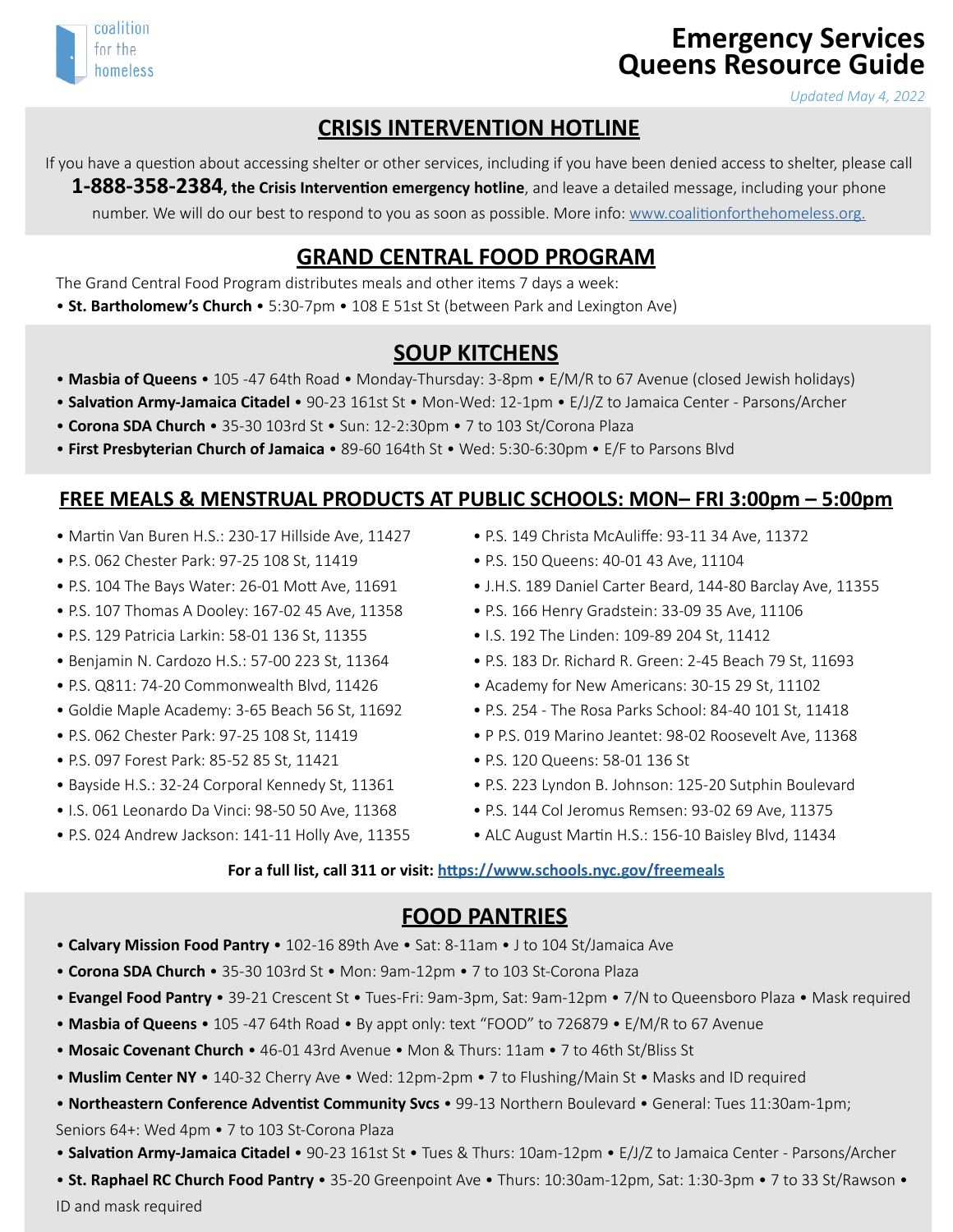**TOILETS**

• **St. Bart's Church:** Entrance on 51st St between Park and Lexington • Mon-Sun: 1:30-6:30pm

## **CLOTHING:**

- **Bowery Mission:** 227 Bowery Tues & Wed: 8am
- **All Angels Clothing**: 251 West 80th St Tues & Thurs: 8am-12pm

• **St. Luke's Community Closet:** 485 Hudson St. • Saturdays 3-4pm

## **PUBLIC TOILETS/SHOWERS**

## **SHOWERS**

• **All Angels Church**: 80th/Broadway • Tues & Thurs • 8am-2pm • First come, first served

• **Bowery Mission:** 227 Bowery • Registration 6:45am • Mon-Fri (men only) 9:30am-12pm, Thurs (women only) 9:30am-12pm

• **Next Step Community Church** • 360 Schermerhorn St, Brooklyn • Tues: 10am-12pm (Men and Women) • Clothes/toiletries available

- • **POTS**  2759 Webster Ave, Bronx Mon-Fri.: 8am-11am Toiletries and socks also available
- • **NY Common Pantry**  8 East 109th St Showers and laundry Mon, Weds, Thurs, Fri 9:30am-1pm, sign up by 10:30am; haircuts Thurs, sign up by 10am

## **LEGAL SERVICES**

•**POTS - Part of the Solution Legal Clinic**: 2759 Webster Ave, Bronx • Clients seeking assistance may contact the legal clinic directly to schedule a phone meeting at 718-220-4892, ext. 101 and leave a message or email legalclinic@potsbronx.org • **Legal Aid's Access to Benefits (A2B) Helpline:** 888-663-6880 •M-F: 10:00am-3:00pm

## **DROP-IN CENTERS**

#### **GENERAL**

• **Breaking Ground** • 100-32 Atlantic Ave • Open 24/7

**YOUTH**

• **Sheltering Arms/Safe Space Jamaica Drop-in** • 89-74 162nd Street, 3rd Floor • Open 24/7 for 14-24 year olds

• **Sheltering Arms/Safe Space Far Rockaway Drop-in** • 1600 Central Ave • Open Tues-Sat: 11am-7pm

## **SHELTERS**

#### **SINGLE ADULT MEN**

• **30th Street Men's Shelter** • 400-430 E 30th St • (212) 481-0771 • Intake open 24 hours • 6 to 28th St

• Men Only

**SINGLE ADULT WOMEN** • **Brooklyn Women's Shelter** • 116 Williams Ave • (718) 483-7700 • Intake open 24 hours • C to Liberty Ave

### **ADULT COUPLES / FAMILIES WITHOUT MINOR CHILDREN**

• **Adult Family Intake Center (AFIC)** • 400-430 E 30th St (at 29th St & 1st Ave) • (212) 481-4704 • Open 24 hours • 6 to 28th St • Application office for adult couples WITHOUT minor children

#### **FAMILIES WITH CHILDREN**

• **PATH** • 151 E 151st (Bronx) • (917) 521-3900 • Open 24 hours • 2/4 to 149th St/Grand Concourse • Must be a family with children under 21 years old or a pregnant family

## **HEALTH CENTERS**

• **Citadel Health Center** • 90-23 161st Street, Jamaica • 718-709-5054 • Open Mon-Thurs: 9am-4:30pm

## **EMERGENCY NUMBERS**

- **NYC Well** (888) NYC-WELL
- • **Suicide Hotline** (800) 273-8255
- **SAMHSA's Disaster Distress Helpline** (800) 985-5990
- **Alcoholics Anonymous** (212) 647-1680
- **Safe Horizon Crime Victim Hotline** (212) 577-7777
- **Domestic Violence Hotline** (800) 621-4673